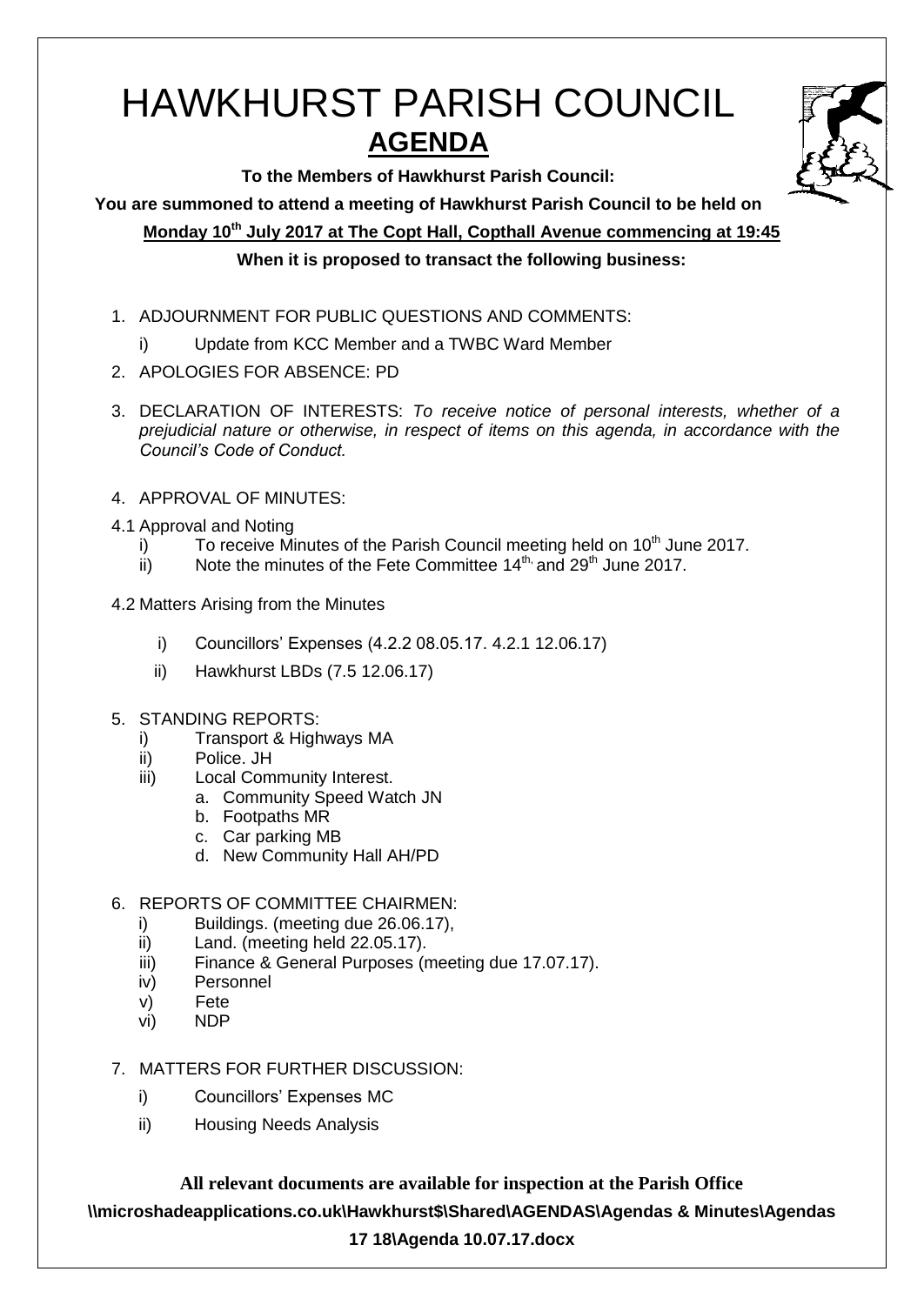8. CORRESPONDENCE:

- 9. FINANCE:
- 10. PLANNING:
- 11. BURIAL & MEMORIAL:
- 12. NOTES & INFORMATION:
- 13. CONFIDENTIAL:
	- i) Village Surgery

*Pursuant to section 1 (2) of the Public Bodies (Admission to Meetings) Act 1960 it is resolved that, because of the confidential nature of the business to be transacted, the public and the press leave the meeting during consideration of the following items:*

14. CLOSURE:

Nicole Godwin, Clerk to the Parish Council

|                | Date<br>Received | From          | Subject                                                                                                                                                                 |
|----------------|------------------|---------------|-------------------------------------------------------------------------------------------------------------------------------------------------------------------------|
| 1              | 12.06.17         | A resident    | Concerns about a potential development at Site 52, Horns Road                                                                                                           |
| $\overline{2}$ | 12.06.17         | A resident    | Concerns about a potential development at Site 52, Horns Road, CC<br>3 TWBC Ward Councillors.                                                                           |
| 3              | 13.06.17         | Two residents | CC of letter to TWBC Head of Planning re: inadequacies of the<br>Settlement Role and Function Study and other concerns re: future<br>development in Hawkhurst.          |
| 4              | 14.06.17         | A resident    | CC of email to TWBC planners supporting Options 4 and 5 of the<br>Issues and Options Consultation.                                                                      |
| 5              | 14.06.17         | A resident    | CC of letter to TWBC expressing concerns about a potential<br>development at Site 52, Horns Road                                                                        |
| 6              | 21.06.17         | A resident    | CC of email to Countryside Properties re: unpleasant effects of noise<br>and dust disturbance from storage and development work close to<br>their boundary at Fairview. |
| 7              | 21.06.17         | A resident    | CC of letter to TWBC expressing concerns about a potential<br>development at Site 52, Horns Road                                                                        |
| 8              | 27.06.17         | A resident    | CC of a letter to Greg Clark re: inadequacies of the 101 police<br>telephone service.                                                                                   |
| 9              | 28.06.17         | A resident    | CC of an email to Courier and Kent Live newspapers re: unsold<br>houses and risk of overdevelopment, loss of AONB and a lack of<br>purchasers.                          |

Agenda Item 8: Correspondence

Agenda Item 9: Finance.

INCOME AND EXPENDITURE JUNE 2017

| Accounts for payment                                  | £  | 4,240.83  |
|-------------------------------------------------------|----|-----------|
| Payment received                                      | £  | 66,187.24 |
| <b>Net Expenditure</b>                                | £  | 61,946.41 |
| <b>Cambridge &amp; Counties</b><br>Cambridge Building | £. | 76,141.95 |
| Society                                               | £  | 75,088.42 |

**All relevant documents are available for inspection at the Parish Office \\microshadeapplications.co.uk\Hawkhurst\$\Shared\AGENDAS\Agendas & Minutes\Agendas 17 18\Agenda 10.07.17.docx**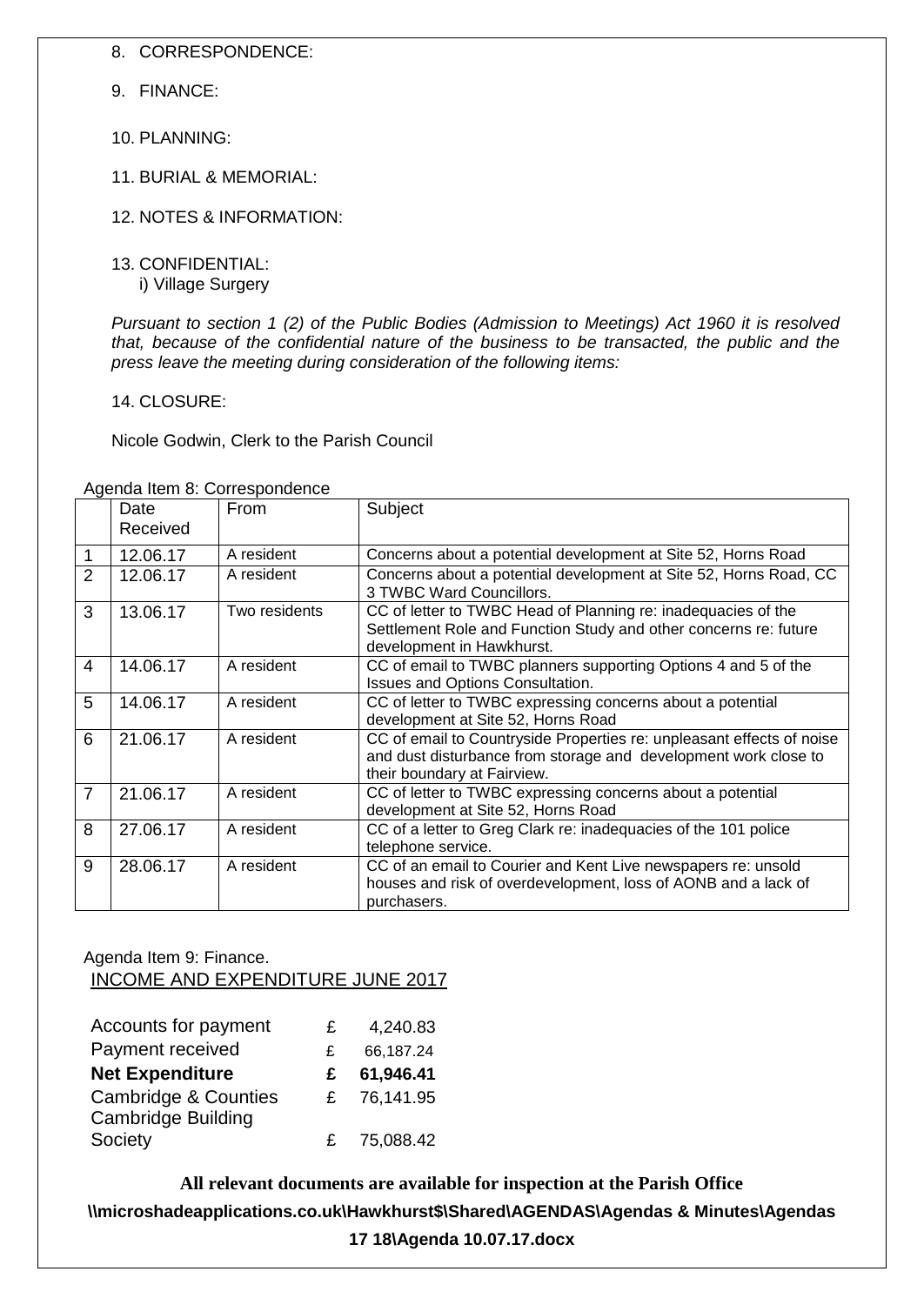| Lloyds Current        |   | £ 10,611.00 |
|-----------------------|---|-------------|
| Lloyds Access Reserve |   | £ 94,790.76 |
| <b>Petty Cash</b>     | £ | 13.41       |

9.1 Agreement to pay payments schedule.

9.2 Account reconciliation and petty cash check.

#### Agenda Item 10: Planning

10.1 Planning & Highways Information:

| Ref. No.         | Proposal               | Location                  | Comments                                           |
|------------------|------------------------|---------------------------|----------------------------------------------------|
| 23.06.17         | NDP area               | Parish of Benenden        | Consultation to 24 <sup>th</sup> July              |
|                  | designation            |                           | 2017                                               |
| 28.06.17         | Open Space Sport       | <b>TWBC</b> ; TW Borough  | Consultation to 1 <sup>1<sup>th</sup> August</sup> |
|                  | and Recreation         |                           | 2017                                               |
|                  | Study                  |                           |                                                    |
| <b>TWBC</b>      | Pre-app advice         | various                   | Meeting at TWBC 6 <sup>th</sup> July               |
|                  | re:potential sites for |                           |                                                    |
|                  | a community hall       |                           |                                                    |
| 10.07.17 meeting | Development of 28 1    | Springfield Nursery site, | Allocated site                                     |
|                  | and 2 bed Flats        | Cranbrook Rd              |                                                    |

## 10.2 Planning TWBC Approved:

| Ref                                  | Proposal                                                                                                   | Location                                                           | Comments/Valid                          |
|--------------------------------------|------------------------------------------------------------------------------------------------------------|--------------------------------------------------------------------|-----------------------------------------|
| 17/01244/FULL                        | Orangery to rear of house                                                                                  | Ridge House, High<br><b>Street</b>                                 |                                         |
| 17/01194/FULL<br>and<br>17/00683/LBC | Conversion of a cowshed to a<br>residential space with minor alterations<br>to access.                     | The Barnyard, Rye Rd                                               |                                         |
| 17/01320/FULL                        | Construction of single storey<br>commercial building for B1 light<br>industrial use                        | Unit 11 Former Nigel<br>Collison Fuels, The<br>Depot, Cranbrook Rd | B1 Light<br>industrial<br>purposes only |
| 17/01388/ADV                         | Advertisement - erection of two external<br>signs, one to each entry and exit point.                       | Hawkhurst House,<br>Cranbrook Road                                 |                                         |
| 17/01407/FULL                        | Erection of single storey side extension<br>and single storey rear extension.                              | Ambergate, Copthall<br>Avenue                                      |                                         |
| 17/01401/FULL                        | Part retrospective Enlargement of<br>existing dormer and alteration to door<br>openings on rear extension. | Silverley, Slip Mill<br>Lane                                       |                                         |
| 17/01421/FULL                        | Proposed rear two storey extension<br>with the insertion and replacement of<br>roof dormers.               | Wyndham House,<br>Delmonden Lane                                   |                                         |

10.3 Planning TWBC Refused:

| Ref.<br>No. | Proposal    | Location | Comments/Valid |
|-------------|-------------|----------|----------------|
|             | <b>None</b> |          |                |

#### 10.3 Planning Applications received:

[TWBC Planning Portal](http://www.tunbridgewells.gov.uk/residents/planning/planning-application-search)

| mbl<br>er | Nu   Applicati  <br>on No | <b>Proposal</b>                                                            | Location | <b>Comments</b> |
|-----------|---------------------------|----------------------------------------------------------------------------|----------|-----------------|
|           |                           | 22 17/01720/ Propsed first floor extension including 4 Risden Clock House, |          |                 |
|           |                           | FULL and removal and filling in of first floor dormer Rye Road             |          |                 |

**All relevant documents are available for inspection at the Parish Office**

**\\microshadeapplications.co.uk\Hawkhurst\$\Shared\AGENDAS\Agendas & Minutes\Agendas** 

## **17 18\Agenda 10.07.17.docx**